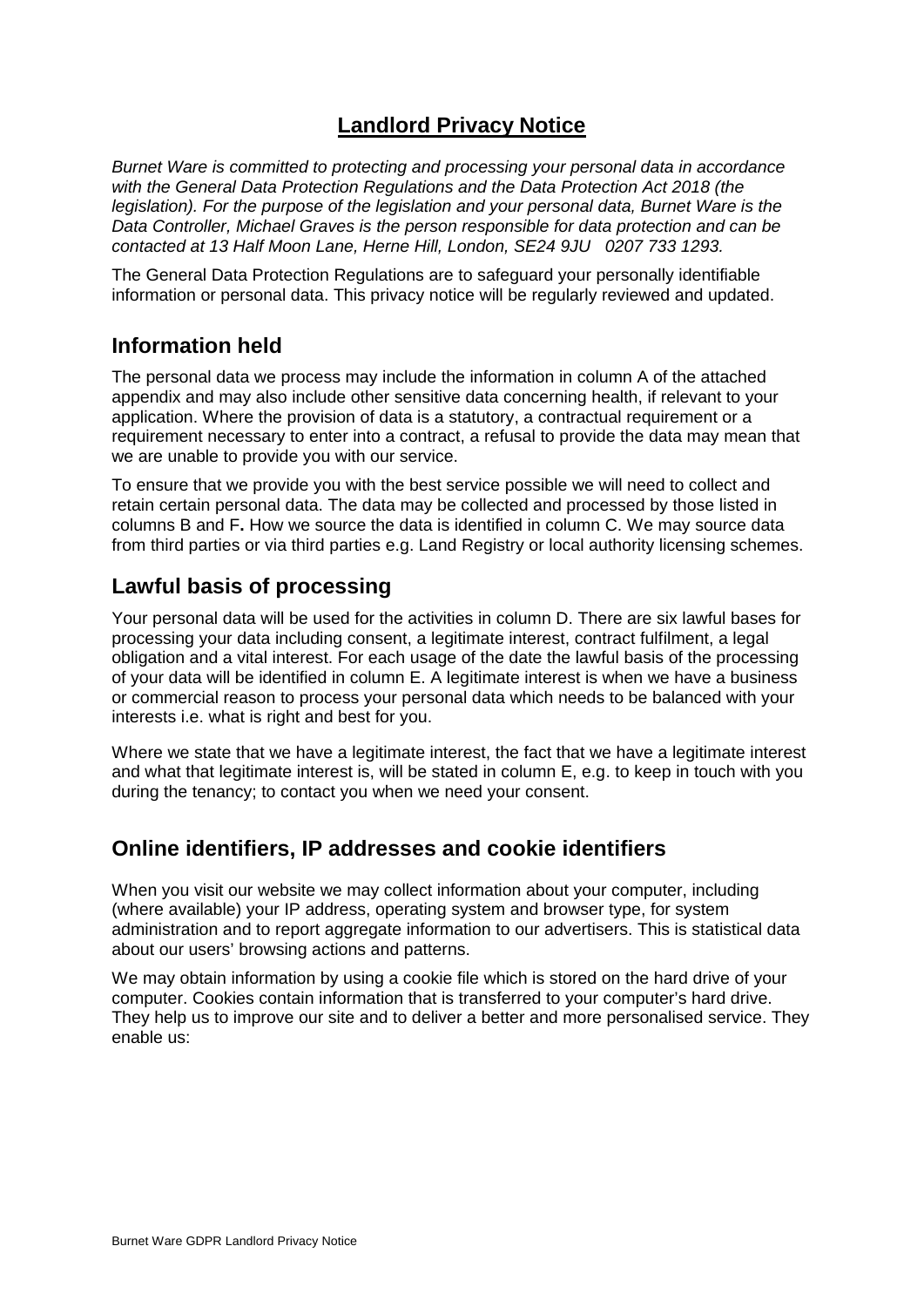- To estimate our audience size and usage pattern.
- To store information about your preferences, and so allow us to customise our site according to your individual interests.
- To speed up your searches.
- To recognise you when you return to our site.

You may refuse to accept cookies by activating the setting on your browser which allows you to refuse the setting of cookies. However, if you select this setting you may be unable to access certain parts of our site. Unless you have adjusted your browser setting so that it will refuse cookies, our system will issue cookies when you log on to our site. You can find more information about cookies at www.allaboutcookies.org

This policy only applies to our site. If you leave our site via a link or otherwise, you will be subject to the privacy policy of that website provider. We have no control over that privacy policy or the terms of the website and you should check their privacy policy before continuing to access the site.

# **Recipients of personal data**

It will be necessary for us to process or share all or some of your personal data with a range of individuals, businesses and organisations and these may include those listed in column F.

#### **Where is the data stored?**

Your personal data is stored in the way described in column G and the data is always stored within the European Union or outside of the European Union but with an organisation operating under the General Data Protection Regulations.

### **Retention period and criteria used to determine the retention period**

We will retain some elements of your personal data for up to the time defined in column H after we cease to be your agent. The information which can be anonymized will be that which is no longer required for either contractual fulfilment or a legitimate interest. If the lawful basis for processing your data was consent then you may withdraw such consent at any time.

# **Your rights**

You have a right of access to check your personal data to verify the lawful basis of processing. We are obliged to respond to an access request within 30 days and may not charge a fee unless the request is unfounded, excessive or repetitive. If a fee is charged it is to be a reasonable fee based upon the administrative cost of providing the information.

You have a right to rectification if the data we hold is either inaccurate or incomplete. If your data has been disclosed to third parties then we must inform them of the rectification, where possible.

You have a right to require erasure of your data when consent is our basis of processing (the right to be forgotten). You may request that your personal data be erased, for example, where there is no compelling reason for its continued processing or where you withdraw consent. We will comply with your request unless we have another basis of processing justifying our retaining the data (for example a legal requirement or the defence of a legal claim).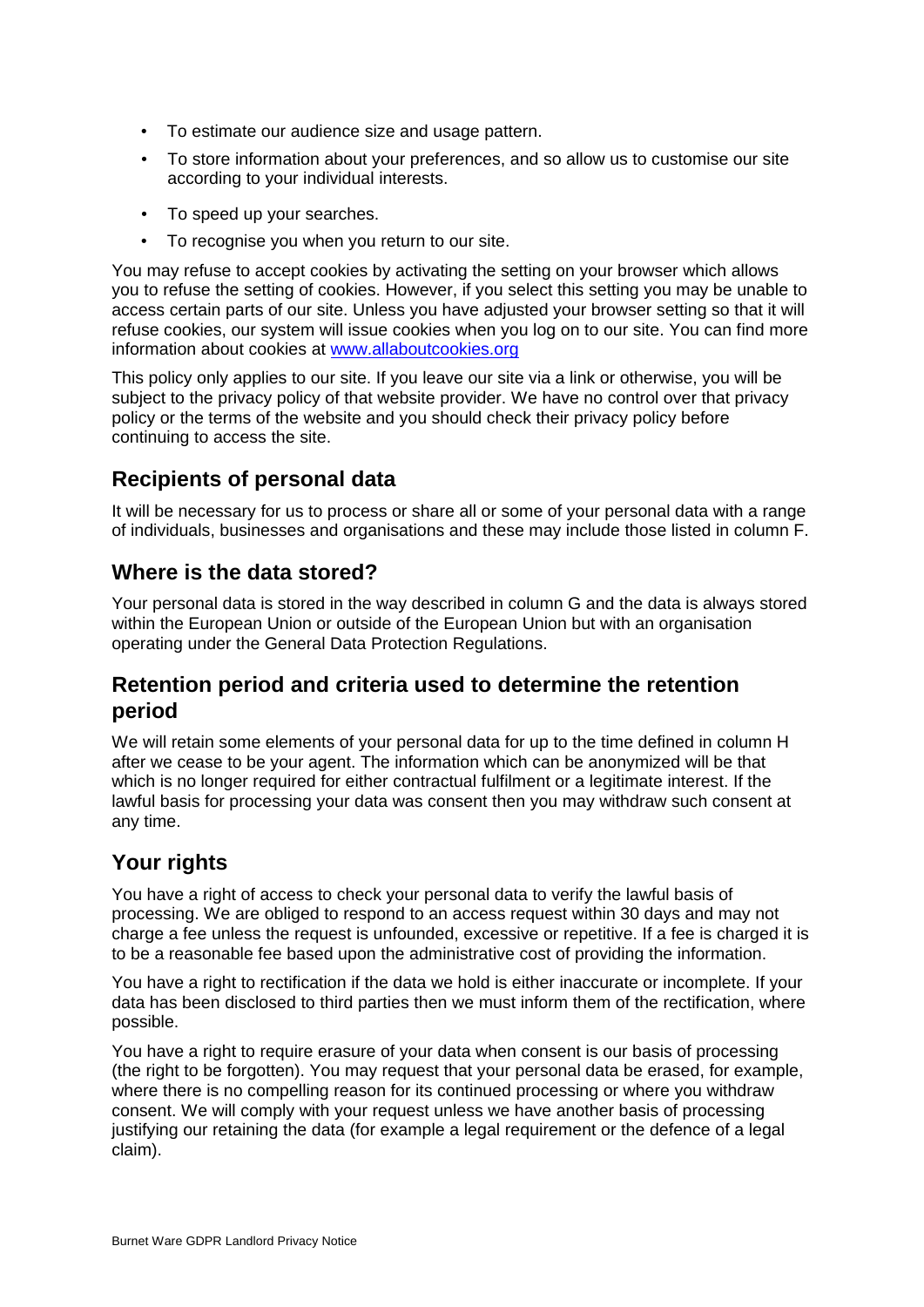You have some rights to ask us to restrict processing i.e. to block or supress processing where, for example, the data may be incorrect and whilst the accuracy is verified. We are permitted to store the data.

#### **Your right to object**

You do have a right to object to further processing of your personal data. We may be required to stop processing unless there is some other legitimate basis of processing such as a legitimate interest or a requirement for the exercise or defence of a legal claim.

### **Withdrawal of consent**

*Where the lawful basis for processing is your consent, you may withdraw consent at any time by writing to, Michael Graves, Burnet Ware at 13 Half Moon Lane, Herne Hill, London, SE24 9JU or emailing michael.graves@burnetware.com*

#### **How to lodge a complaint with the supervisory authority**

The supervisory authority responsible for data protection is the Information Commissioners Office (ICO) to whom concerns may be reported by phone on **0303 123 1113 or** +44 1625 545 745 if calling from outside the UK, by email using the form on the website ico.org.uk or the livechat function.